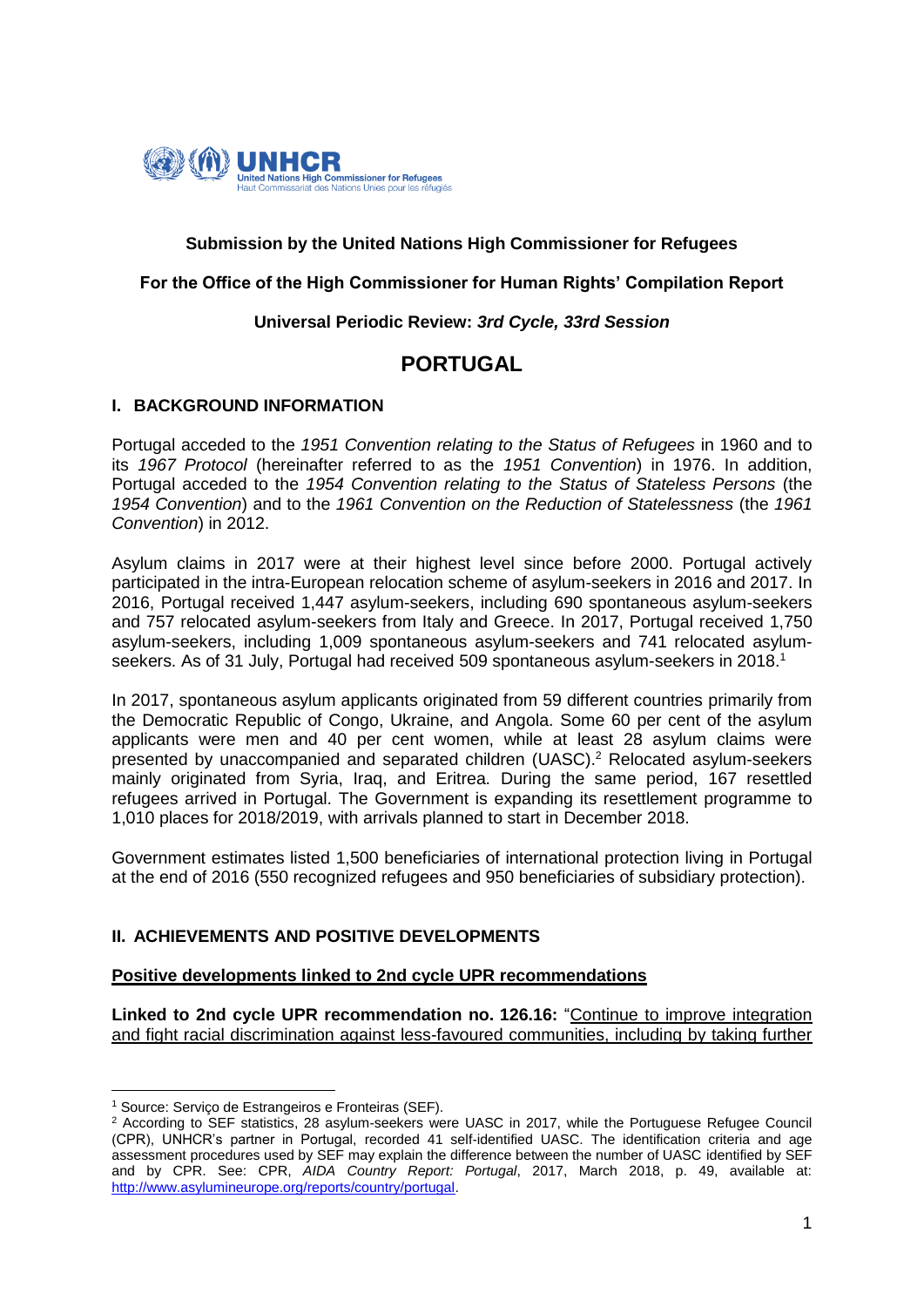measures to improve the access of immigrants, foreigners and ethnic minorities to adequate housing, education, public services and employment". (State of Palestine)

The Portuguese legal framework promotes the integration of beneficiaries of international protection, by prescribing equal access to employment, health care, education, social assistance, and other services. Refugees and beneficiaries of subsidiary protection also benefit from innovative national projects, such as the *'one-stop shops'* facilitating integration in Lisbon, Porto, and Faro.

The Government of Portugal has established partnerships with NGOs, community organizations, and municipalities across the country in order to host relocated asylumseekers who arrived in 2016 and 2017.<sup>3</sup> Although this model has not come without challenges (as outlined below), assigning each relocated asylum-seeker to a specific hosting entity has allowed for individualized support. This approach has also made it possible to broaden the range of actors involved in actions supporting refugees and diversify services for them, which reflects the generally positive public attitudes toward refugee protection in Portugal.

# **III. KEY PROTECTION ISSUES, CHALLENGES AND RECOMMENDATIONS**

# **Challenges linked to outstanding 2nd cycle UPR recommendations**

### **Issue 1: Protection of asylum-seeking children and detention at the border**

**Linked to 2nd cycle UPR recommendation no. 127.75:** "Strengthen efforts for the protection of the rights of unaccompanied and separated children seeking asylum". (Ecuador)

Systematic detention of asylum-seekers at the border remains a concern in Portugal. While in previous years, certain categories of persons with specific needs, such as unaccompanied children, families with children, pregnant women, and seriously ill persons were generally released without conditions, this practice has recently changed. In 2017, unaccompanied and separated children and vulnerable persons had to undergo long waiting times between the moment of the submission of the asylum applications at border points and their entry onto national territory. The resulting detention of children at the airport is particularly concerning.

In 2017, according to the information available to the Portuguese Refugee Council (CPR), 17 unaccompanied children were detained at the border for periods ranging from four to 50 days, with an average detention period of 14 days. In addition, 40 families with children were detained at the border for periods ranging from three to 60 days, with an average detention period of 28 days.<sup>4</sup>

In line with the UN Committee on the Rights of the Child,<sup>5</sup> UNHCR's position is that children (whether accompanied or unaccompanied) "should not be detained for immigration related

<sup>1</sup> <sup>3</sup> Twenty hosting entities participated in relocation (some of which were umbrella organizations working with a number of additional associations), across 98 Portuguese municipalities.

See: CPR, AIDA Country Report: Portugal, 2017, March 2018, p. 91, available at: [http://www.asylumineurope.org/reports/country/portugal.](http://www.asylumineurope.org/reports/country/portugal)

<sup>5</sup> *Joint general comment No. 4 (2017) of the Committee on the Protection of the Rights of All Migrant Workers and Members of Their Families and No. 23 (2017) of the Committee on the Rights of the Child on State obligations regarding the human rights of children in the context of international migration in countries of origin, transit, destination and return*, 16 November 2017, CMW/C/GC/4-CRC/C/GC/23, available at: [http://www.refworld.org/docid/5a12942a2b.html.](http://www.refworld.org/docid/5a12942a2b.html)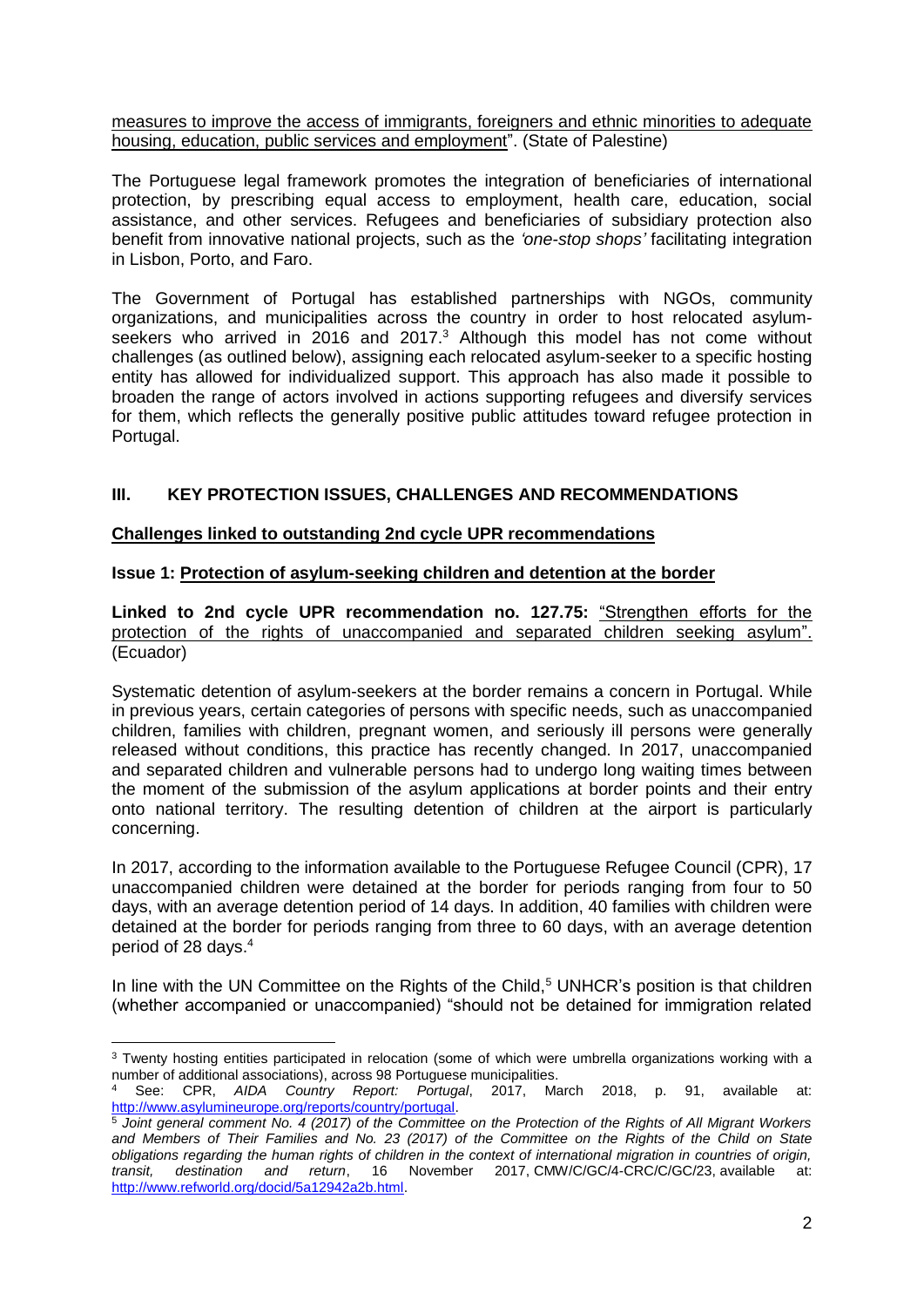purposes, irrespective of their legal/migratory status or that of their parents, and detention is never in their best interests. Appropriate care arrangements and community-based programmes need to be in place to ensure adequate reception of children and their families."<sup>6</sup> In a recent report, the Portuguese Ombudsman raised concern about the detention of families with children at the border.<sup>7</sup>

The Ministry of Internal Administration initiated in 2018 a review of the situation at the airport and took steps to strengthen cooperation with anti-trafficking and child protection institutions in Portugal. UNHCR welcomes this initiative and stands ready to support these efforts.

## **Recommendation:**

UNHCR recommends that the Government of Portugal:

(a) End immigration-related detention of children, particularly for unaccompanied and separated children, and instead provide appropriate care arrangements and community-based programmes for adequate reception of both children and their families.

### **Issue 2: Identification and protection of victims of trafficking in the asylum procedure**

**Linked to 2nd cycle UPR recommendation no. 126.29:** "Continue applying measures to combat trafficking in human beings, covering areas such as prevention, investigation, prosecution and punishment of perpetrators." (Spain)

Despite continued efforts, including under the third National Plan against Trafficking in Human Beings (2014 – 2017),<sup>8</sup> identification and protection of victims of trafficking in the asylum procedure remain a challenge, including for children. According to CPR, the organization is unaware of the identification of trafficking victims in asylum procedures, particularly regarding UASC, although some were referred to CPR for accommodation with an informal indication of possible trafficking risks. Furthermore, CPR is unaware of instances where asylum applicants were granted access to the asylum procedure or granted international protection based on a well-founded fear of persecution for reasons of trafficking in human beings.

However, in 2017, CPR made 11 referrals of UASC to the National Anti-Trafficking Observatory, with one child being granted victim status by the authorities and placed in a specialized reception centre for victims of trafficking. Furthermore, eight UASC absconded from the CPR UASC reception centre in 2017.<sup>9</sup> In 2017, the Social Security Institute in Portugal started drafting standard operating procedures on UASC asylum-seekers that also included guidance on victims of trafficking, but this process has not yet been completed.

# **Recommendations:**

UNHCR recommends that the Government of Portugal:

<sup>1</sup> <sup>6</sup> UNHCR, *UNHCR's position regarding the detention of refugee and migrant children in the migration context*, January 2017, available at: [http://www.refworld.org/docid/5885c2434.html.](http://www.refworld.org/docid/5885c2434.html)

<sup>7</sup> Ombudsman, *Tratamento dos cidadãos estrangeiros em situação irregular ou requerentes de asilo nos centros de instalação temporária ou espaços equiparados*, September 2017, available at: [http://www.asylumineurope.org/sites/default/files/resources/cidadaos\\_estrangeiros\\_e\\_o\\_direito\\_a\\_um\\_tratament](http://www.asylumineurope.org/sites/default/files/resources/cidadaos_estrangeiros_e_o_direito_a_um_tratamento_digno.pdf) [o\\_digno.pdf.](http://www.asylumineurope.org/sites/default/files/resources/cidadaos_estrangeiros_e_o_direito_a_um_tratamento_digno.pdf)

<sup>&</sup>lt;sup>8</sup> This National Plan provided for the expansion of multidisciplinary teams, enhancement of the capacity of the reception and protection centre for victims of trafficking, implementation of information materials for trafficking victims on their rights, and the development of adequate protocols for the prevention, detection, and protection of children trafficking victims.<br><sup>9</sup> CPR. AIDA Country

<sup>9</sup> CPR, AIDA *Country Report: Portugal, 2017*, March 2018, p. 50, available at: [http://www.asylumineurope.org/reports/country/portugal.](http://www.asylumineurope.org/reports/country/portugal)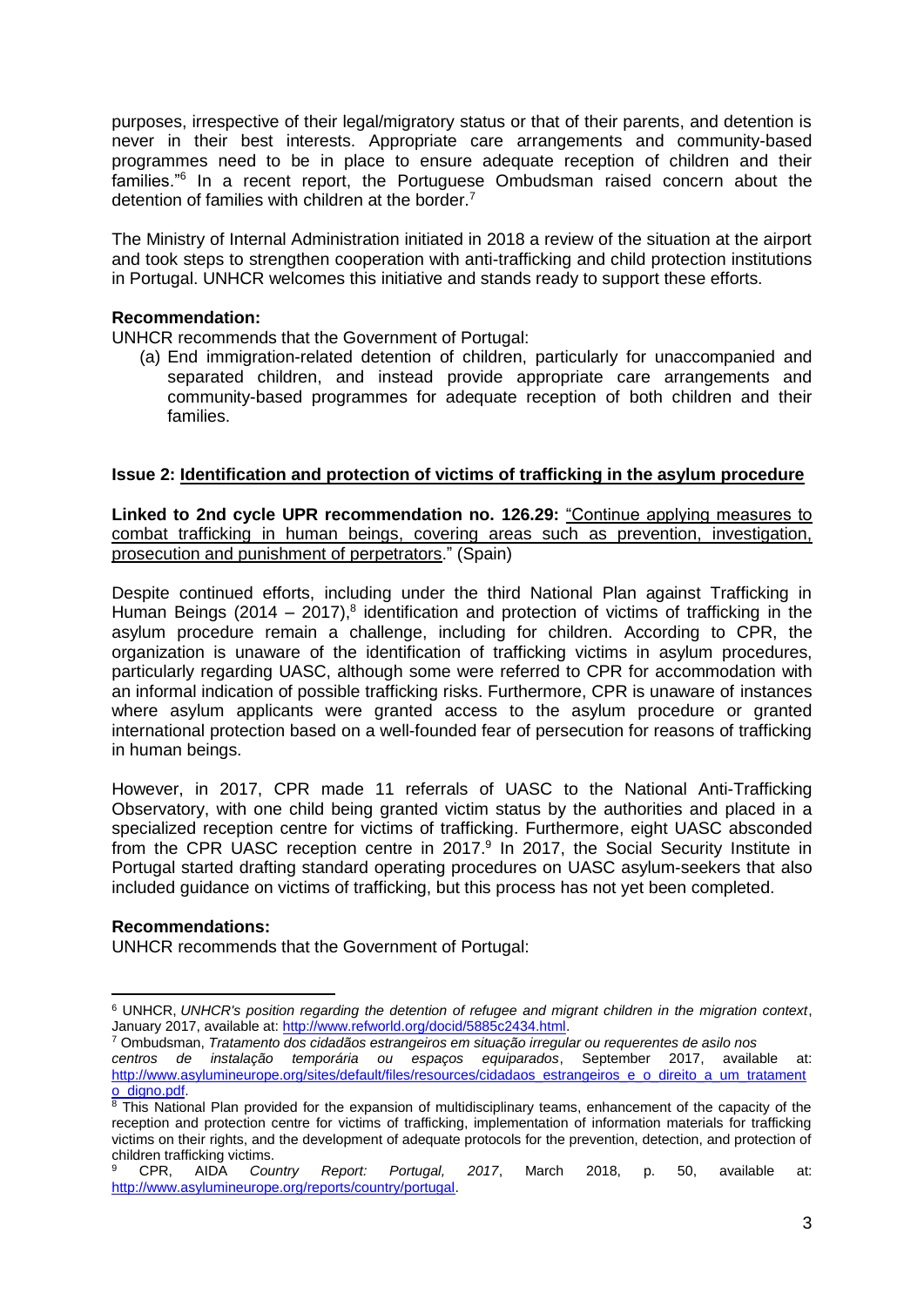(a) Implement a consistent national identification and protection system for victims of trafficking in the asylum procedure, especially for UASC, and ensure that victims of trafficking have access to asylum procedures in which their potential need for international protection can be determined. 10

# **Additional protection challenges**

### **Issue 3: Strengthening asylum procedures, reception, and integration**

The recent increase in the number of asylum-seekers has affected the national asylum system and strained reception capacity. Both relocated and spontaneous asylum-seekers go through the refugee status determination (RSD) system upon arrival, and this has put pressure on the procedure.

Overcrowding is an ongoing concern at reception centres for spontaneous asylum-seekers on the territory, notably the one for adults and families undergoing admissibility and accelerated procedures. While the centre was built to accommodate 42 persons, it regularly hosts up to 100 individuals. A new reception centre will open by the end of 2018, helping to ease the reception shortage. However, the number of places may still not be sufficient in the context of increased arrivals and adequate ongoing funding to run the centres will also need to be ensured.

Despite innovative integration projects in Portugal, a number of challenges remain. These include difficulties in finding employment, affordable housing, and adequate mental health care. Since asylum-seekers are eventually dispersed throughout Portugal, they are also affected by disparities between regions, including in the labour market and in access to refugee communities, cultural mediators, and language classes in more remote areas. The phase-out period for relocated asylum-seekers following their 18-month specific support programme is particularly difficult. Addressing these integration challenges, particularly those identified through Portugal's experience with relocation, may have a significant impact on improving outcomes for all beneficiaries of international protection, including the 1,010 incoming resettled refugees.

Up to now, three mainly parallel approaches have been used for reception and integration of resettled refugees, spontaneous asylum-seekers, and relocated asylum-seekers, with two separate coordination mechanisms. The Government is now undertaking efforts to strengthen reception and integration measures, and to develop a more comprehensive protection system that includes all refugees and asylum-seekers under a merged coordination mechanism. Discussions to establish this mechanism are still ongoing.

# **Recommendations:**

**.** 

UNHCR recommends that the Government of Portugal:

- (a) Continue efforts to maintain and strengthen RSD quality, including by engaging in regular training, capacity-building, and quality assurance initiatives, with the support of UNHCR as needed;
- (b) Ensure adequate capacity and funding for reception of spontaneous asylum-seekers, including in the context of an expanded resettlement programme and to prepare effectively for possible future arrivals;
- (c) Strengthen efforts to provide intensive pre-departure counselling to refugees being resettled to Portugal and organize tailored reception matching for them upon arrival,

<sup>10</sup> See: UNHCR, *Guidelines on International Protection No. 7: The Application of Article 1A(2) of the 1951 Convention and/or 1967 Protocol Relating to the Status of Refugees to Victims of Trafficking and Persons At Risk of Being Trafficked*, 7 April 2006, HCR/GIP/06/07, available at: [http://www.refworld.org/docid/443679fa4.html.](http://www.refworld.org/docid/443679fa4.html)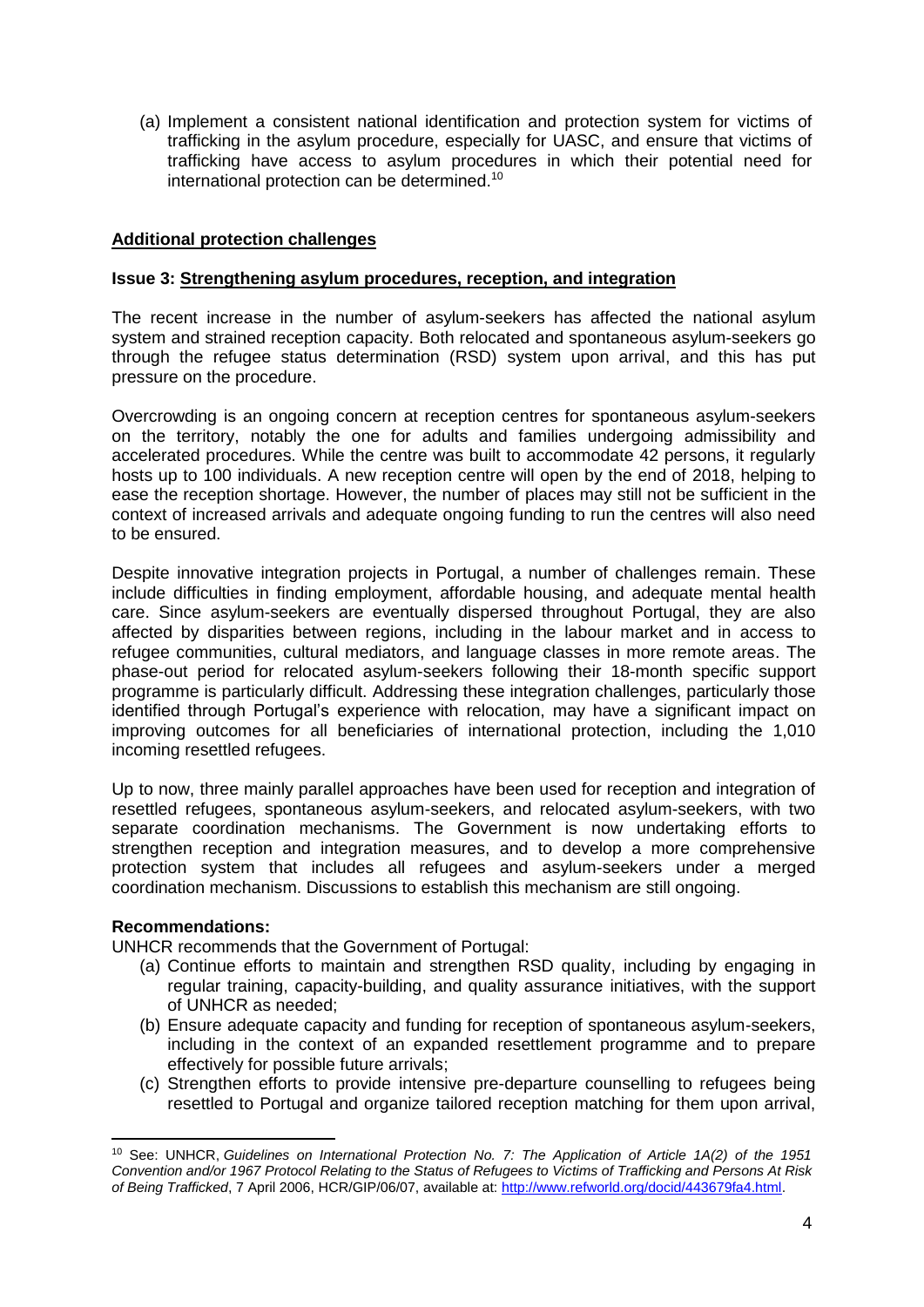as well as case management services by hosting entities, in order to promote the best possible integration outcomes;

- (d) Finalize arrangements for a merged coordination mechanism to lead a comprehensive refugee protection approach; and
- (e) Enhance regular monitoring and evaluation of reception and integration, with the active participation of refugees, asylum-seekers, and NGOs.

#### **Issue 4: Establishment of a statelessness determination procedure**

While Portuguese legislation and implementing administrative procedures comply with international standards on statelessness in many aspects, room for improvement remains, particularly in the identification of stateless persons. A recent mapping conducted by UNHCR in Portugal identified potential risk of statelessness for the following categories of persons*:* individuals from former Portuguese African colonies who may have fallen through the cracks in the relevant nationality regimes; children born in Portugal to foreign parents with an irregular presence in the country; children born to Portuguese citizens abroad whose parents failed to register them; and stateless asylum-seekers.

Although it is difficult to estimate the number of stateless persons in Portugal, the lack of a dedicated statelessness determination procedure (SDP) hampers identification. Therefore, UNHCR will promote establishment of a SDP, accompanied by an efficient referral mechanism whereby authorities who may be in contact with stateless persons can identify potential applicants for statelessness status and refer them to appropriate channels. During the procedure, applicants should be granted identity documents and temporary residence permits. Persons determined to be stateless through the SDP should be provided with residence permits on grounds of their stateless status.<sup>11</sup> Furthermore, there is a general need for capacity building and awareness raising among both Government entities and civil society organizations who may come into contact with stateless persons or those at risk of statelessness. Strengthening capacity would facilitate the provision of accurate guidance to individuals on how to resolve their situation and with referral to the SDP, once established.

### **Recommendations:**

UNHCR recommends that the Government of Portugal:

- (a) Establish a statelessness determination procedure in order to effectively meet obligations under the *1954 Convention*; and
- (b) Conduct capacity-building and awareness-raising on statelessness for all relevant Government and civil society entities.

**UNHCR October 2018**

<sup>1</sup> <sup>11</sup> For guidance on establishment of SDPs, see: UNHCR, *Handbook on Protection of Stateless Persons*, 30 June 2014, available at[: http://www.refworld.org/docid/53b676aa4.html.](http://www.refworld.org/docid/53b676aa4.html)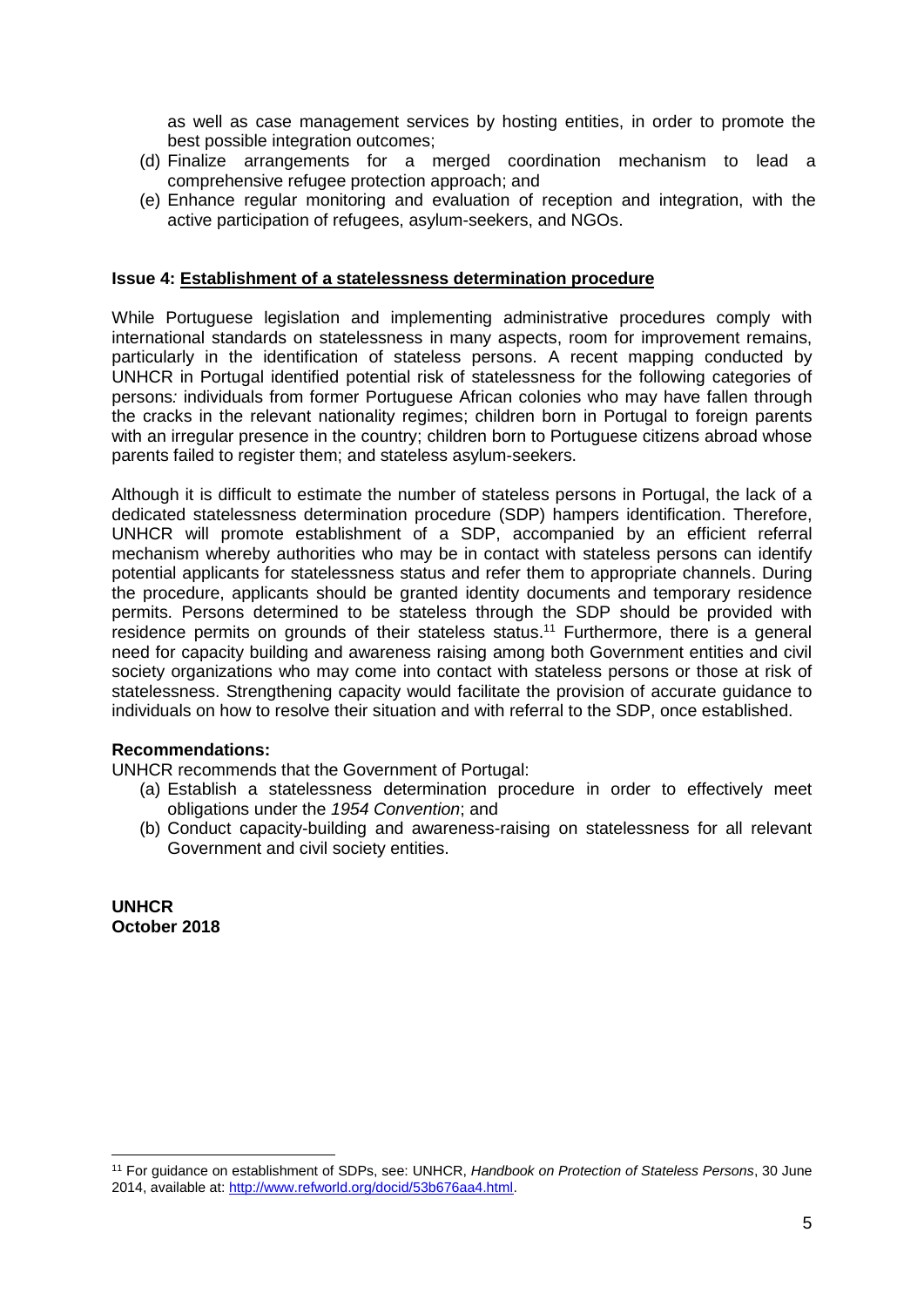# **ANNEX**

### **Excerpts of relevant Recommendations from the 2nd cycle Universal Periodic Review, Concluding Observations from UN Treaty Bodies and Recommendations of Special Procedures mandate holders**

# **PORTUGAL**

We would like to bring your attention to the following excerpts from the 2nd cycle UPR recommendations and UN Treaty Monitoring Bodies' Concluding Observations relating to issues of interest and persons of concern to UNHCR with regards to PORTUGAL.

# **I. Universal Periodic Review (Second Cycle – 2018)**

| Recommendation <sup>12</sup>                                                                                                                                                                                          | Recommending<br>State/s                      | Position <sup>13</sup> |  |
|-----------------------------------------------------------------------------------------------------------------------------------------------------------------------------------------------------------------------|----------------------------------------------|------------------------|--|
| <b>Ratification of international instruments</b>                                                                                                                                                                      |                                              |                        |  |
| 128.1 Consider positively the ratification of the Migrant Workers<br>Convention:                                                                                                                                      | Mexico                                       | Noted                  |  |
| <b>Equality and non-discrimination</b>                                                                                                                                                                                |                                              |                        |  |
| 127.10 Remain steadfast in pursuing its preventive and repressive<br>programme to combat discrimination against migrants and asylum<br>seekers:                                                                       | Democratic<br>Republic<br>of<br>the<br>Congo | Supported              |  |
| Racism and xenophobia                                                                                                                                                                                                 |                                              |                        |  |
| 126.26 Condemn more vigorously racist and xenophobic speeches made<br>by political leaders and further promote tolerance and diversity;                                                                               | Tunisia                                      | Supported              |  |
| 126.27 Penalize the use of xenophobic and racist rhetoric and prohibit<br>organizations which promote or incite to racial discrimination;                                                                             | <b>Uzbekistan</b>                            | Supported              |  |
| 126.28 Reinforce the mechanisms for combating<br>racism,<br>racial<br>discrimination, xenophobia and other forms of intolerance which affect<br>migrants, foreigners and ethnic minorities;                           | Bolivarian Republic<br>of Venezuela          | Supported              |  |
| <b>Trafficking and exploitation</b>                                                                                                                                                                                   |                                              |                        |  |
| 126.29 Continue applying measures to combat trafficking in human beings,<br>covering areas such as prevention, investigation, prosecution and<br>punishment of perpetrators;                                          | Spain                                        | Supported              |  |
| 127.34 Redouble its efforts with a focus on trafficking for the purpose of<br>labour exploitation and special focus on trafficking in children;                                                                       | India                                        | Supported              |  |
| Sexual and gender-based violence                                                                                                                                                                                      |                                              |                        |  |
| 126.30 Continue to collect specific data and maintain efforts to standardize<br>reporting and data collection concerning victims of domestic violence,<br>including through the creation of a website and a database; | <b>Bulgaria</b>                              | Supported              |  |
| 126.31 Continue to apply measures to combat gender-based violence,<br>including programmes of prevention which promote the elimination of                                                                             | Chile                                        | Supported              |  |

<sup>1</sup> <sup>12</sup> All recommendations made to Portugal during its 2nd cycle UPR as well as a number of its views and replies can be found in: "Report of the Working Group on the Universal Periodic Review of Portugal" (7 July 2014), A/HRC/27/7, available at:

[https://documents-dds-ny.un.org/doc/UNDOC/GEN/G14/076/03/PDF/G1407603.pdf?OpenElement.](https://documents-dds-ny.un.org/doc/UNDOC/GEN/G14/076/03/PDF/G1407603.pdf?OpenElement)

**<sup>13</sup>** Portugal's remaining views and replies, in English, can be found in: *Addendum* (21 July 2014), A/HRC/27/7Add.1, available at:

[https://documents-dds-ny.un.org/doc/UNDOC/GEN/G14/089/33/PDF/G1408933.pdf?OpenElement.](https://documents-dds-ny.un.org/doc/UNDOC/GEN/G14/089/33/PDF/G1408933.pdf?OpenElement)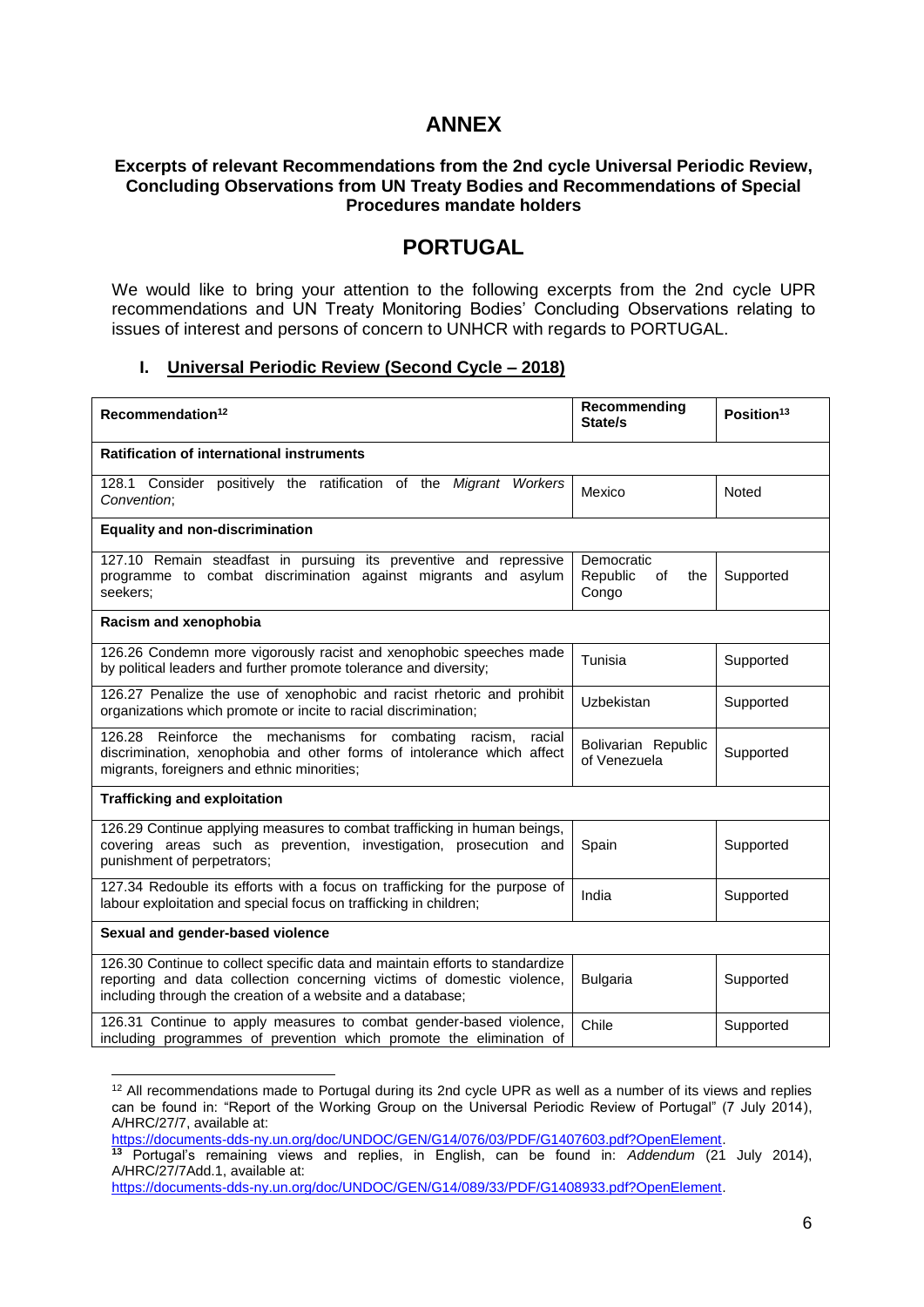| gender stereotypes and the empowerment of women;                                                                                                                                                                                                                                                                                                                                                                                                                                            |                                          |           |  |
|---------------------------------------------------------------------------------------------------------------------------------------------------------------------------------------------------------------------------------------------------------------------------------------------------------------------------------------------------------------------------------------------------------------------------------------------------------------------------------------------|------------------------------------------|-----------|--|
| 126.38 Ensure full implementation of its national plans against domestic<br>and gender-based violence to effectively reduce social acceptance of<br>violence against women, including domestic violence, promote equality<br>between women and men, eliminate stereotypes and take measures to<br>raise awareness of existing mechanisms to prevent and combat domestic<br>violence, including by ensuring thorough investigation and prosecution of<br>all acts of violence against women; | Canada                                   | Supported |  |
| 126.40 Continue to take steps, in particular within the Action Plan, to<br>combat and prevent violence and to ensure that victims have access to<br>means of protection, that acts of domestic violence are effectively<br>investigated and that perpetrators are brought to justice;                                                                                                                                                                                                       | Poland                                   | Supported |  |
| <b>Detention</b>                                                                                                                                                                                                                                                                                                                                                                                                                                                                            |                                          |           |  |
| 127.23 Strengthen efforts to ensure that investigations into allegations of<br>ill-treatment of detainees are timely and effective;                                                                                                                                                                                                                                                                                                                                                         | United<br><b>States</b><br>of<br>America | Supported |  |
| 127.26 Continue strengthening the mechanisms to supervise the<br>observance of human rights of the inmates, with the aim of preventing ill-<br>treatment, and handle all complaints of torture and other ill-treatment in a<br>timely manner;                                                                                                                                                                                                                                               | Italy                                    | Supported |  |
| 127.42 Incorporate the United Nations Rules for the Treatment of Women<br>Prisoners and Non-Custodial Measures for Women Offenders (the<br>Bangkok Rules) into its programme on adequate treatment for women<br>detainees, especially young pregnant women;                                                                                                                                                                                                                                 | Thailand                                 | Supported |  |
| Economic, social and cultural rights                                                                                                                                                                                                                                                                                                                                                                                                                                                        |                                          |           |  |
| 127.56 Conduct an analysis of the effects of the crisis on human rights,<br>especially on socioeconomic rights, with particular focus on the situation of<br>vulnerable groups such as refugees, migrants, Roma, children, women<br>and elderly people;                                                                                                                                                                                                                                     | Turkey                                   | Supported |  |
| Protection of unaccompanied and separated children                                                                                                                                                                                                                                                                                                                                                                                                                                          |                                          |           |  |
| 127.75 Strengthen efforts for the protection of the rights of unaccompanied<br>and separated children seeking asylum;                                                                                                                                                                                                                                                                                                                                                                       | Ecuador                                  | Supported |  |

# **II. Treaty Bodies**

# **Committee on the Rights of Persons with Disabilities**

Concluding Observations, (20 May 2016), [CRPD/C/PRT/CO/1](file:///C:/Users/Nozawa/AppData/Local/Microsoft/TRUSCAN/Documents/UPR33/LoE/Portugal_CRPD_2016.pdf)

# **Situations of risk and humanitarian emergencies (art. 11)**

24. The Committee is concerned that the State party's civil protection and humanitarian assistance policies do not adequately take the needs of persons with disabilities into consideration in situations of risk and in humanitarian emergencies.

#### **25. The Committee recommends that all aspects of the State party's policies and programmes on disaster risk reduction be inclusive of and accessible to all persons with disabilities.**

26. The Committee notes the consideration of some aspects of disability in the State party's policies and programmes on migration, refuge and asylum. However, the Committee is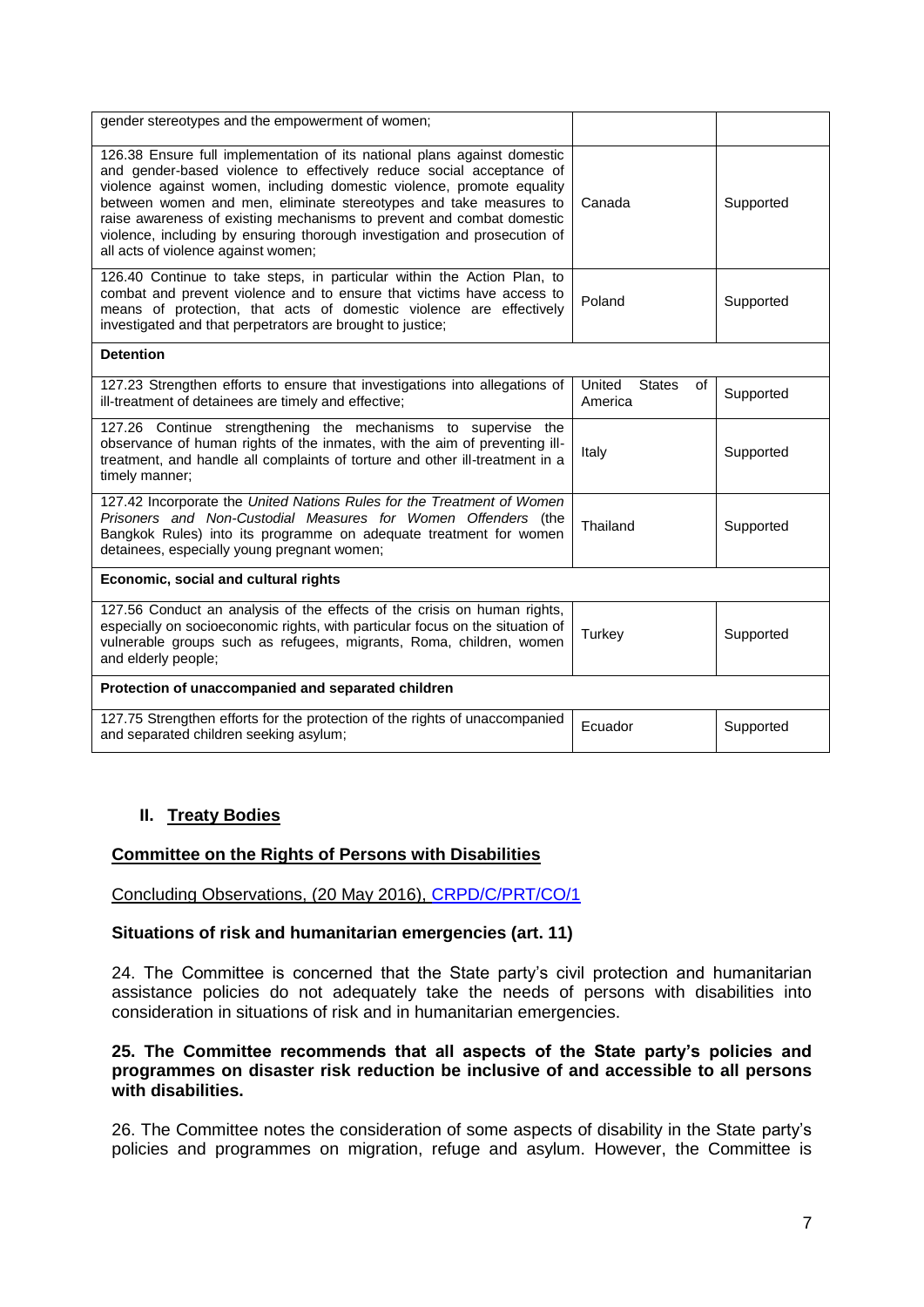deeply concerned that migrants, refugees or asylum seekers with disabilities often live in poverty or extreme poverty.

## **27. The Committee recommends that the State party make greater efforts to provide assistance to migrants, refugees or asylum seekers with disabilities in poverty or extreme poverty in its policies and programmes on migration, refuge and asylum.**

# **Committee on the Elimination of Discrimination against Women**

## Concluding Observations, (24 November 2015), [CEDAW/C/PRT/CO/8-9](file:///C:/Users/Nozawa/AppData/Local/Microsoft/TRUSCAN/Documents/UPR33/LoE/Portugal_CEDAW_2015.pdf)

4. The Committee notes the progress achieved since the consideration in 2008 of the State party's seventh periodic report (CEDAW/C/PRT/7) in undertaking legislative reforms, in particular the adoption of the following legislation: (a) Law No. 26/2014 on asylum, introducing a gender-sensitive framework for the protection of refugees and asylum seekers, in 2014;

# **Trafficking and exploitation of prostitution**

28. The Committee welcomes the updated national referral system established in 2014 and the third national plan to prevent and combat trafficking in human beings (2014-2017), but is concerned:

- a) That poverty among and the social exclusion of women, in particular disadvantaged and marginalized groups of women such as migrant, asylum-seeking and Roma women, increase their risk of becoming victims of trafficking and exploitation in prostitution;
- b) That there is a lack of adequate victim identification mechanisms;
- c) That a lenient sentencing policy is applied for traffickers, who reportedly are often charged with the crime of pimping, which carries a lighter punishment;
- d) That there is a lack of information on the protection and assistance in place for victims of trafficking, including the issuance of temporary resident permits.

#### 29. **The Committee urges the State party:**

- **a) To intensify its efforts to combat trafficking in women and children and prevent the trafficking of women who live in poverty and are at high risk of trafficking, as well as establish mechanisms for the identification of victims;**
- **b) To ensure the prompt and effective prosecution and conviction of traffickers under the relevant article of the Penal Code;**
- **c) To strengthen the protection and rehabilitation of women who are victims of trafficking by providing them with access to alternative income opportunities and providing undocumented women with temporary resident permits, irrespective of their ability or willingness to cooperate with the prosecutorial authorities.**

# **Committee on the Rights of the Child**

#### Concluding Observations, (25 February 2014), [CRC/C/PRT/CO/3-4](file:///C:/Users/Nozawa/AppData/Local/Microsoft/TRUSCAN/Documents/UPR33/LoE/Portugal_CRC_2014.pdf)

# **Legislation**

9. The Committee notes the adoption of various child-related legislative measures during the period under review to ensure further conformity of domestic legislation with the principles and provisions of the Convention relating to, inter alia, the prohibition of all forms of corporal punishment of children; civil sponsorship; social protection of maternity, paternity and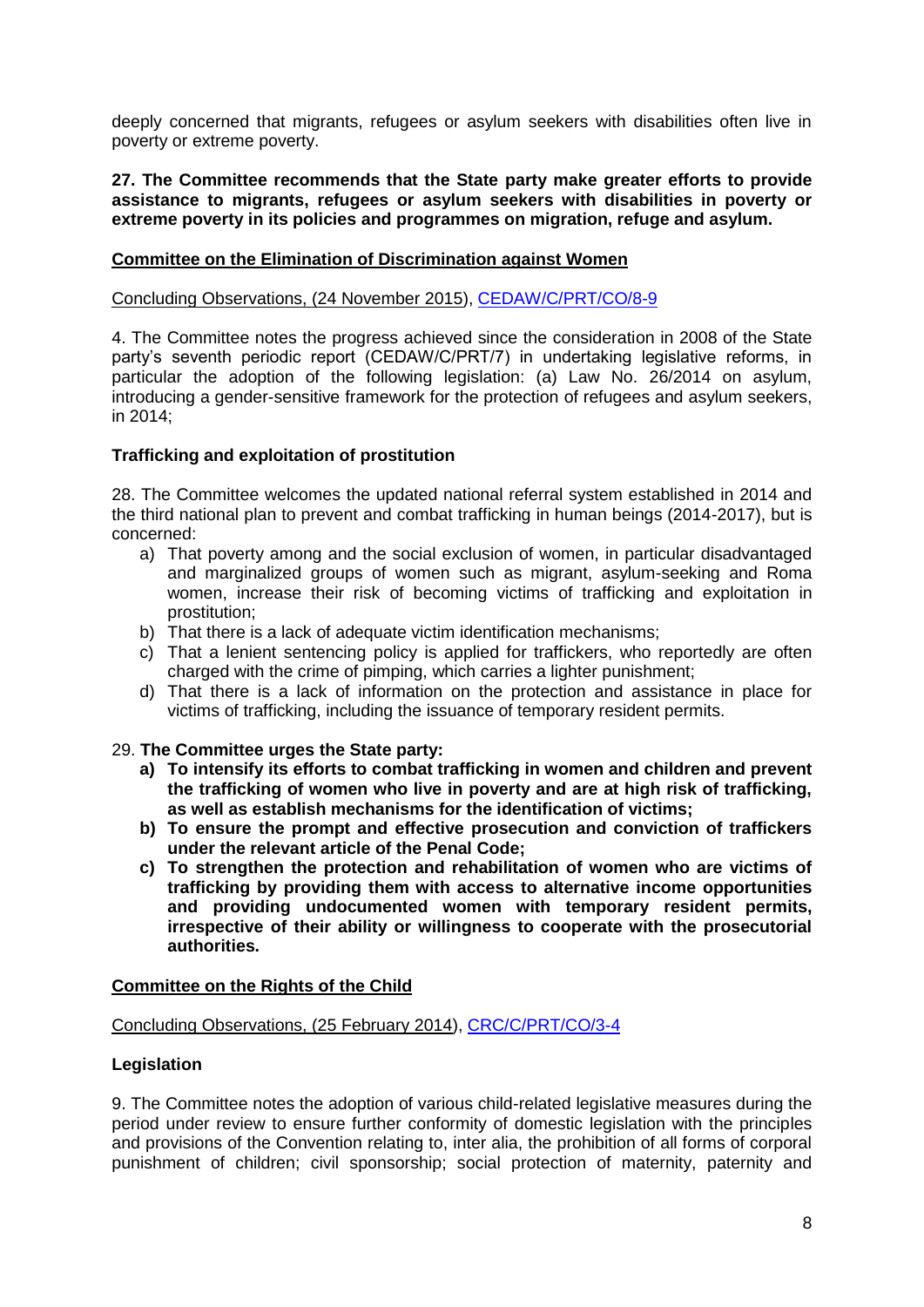adoption; special education needs for children with disabilities; and procedures for granting asylum, subsidiary protection or refugee status, including for unaccompanied children.

**10. The Committee encourages the State party to continue to take steps to ensure that domestic legislation is fully compatible with the principles and provisions of the Convention and ensure the effective implementation of child-related laws at the national, provincial and municipal levels.**

### **Asylum-seeking and refugee children**

61. The Committee welcomes the establishment of procedures for granting asylum and refugee status to children in accordance with Decree Law No. 27/2008, provisions exempting asylum seekers who are minors and their family members from detention at border crossing points during the admissibility stage of the proceedings, and information in the report of the State party that psychological care of such children is guaranteed through the National Health System. The Committee is concerned, however, about reports of lengthy and inadequate procedures regarding unaccompanied children, poor interviewing techniques, notably in the case of children, and the insufficient training and capacity-building of all stakeholders involved in the asylum application process. The Committee is also concerned about the conditions in reception centres, such as overcrowding.

### 62. **The Committee strongly recommends that the State party:**

- a) **Ensure the timely processing of claims to reduce waiting times for asylum seekers;**
- b) **Improve asylum procedures regarding unaccompanied and separated children, in line with general comment No. 6 (2005) on the treatment of unaccompanied and separated children outside their country of origin, in particular by communicating the case to the Commission for the Protection of Children and Young People;**
- c) **Increase the accommodation capacity of the reception system to respond to the higher number of asylum seekers arriving in Portugal, and ensure that reception centres are child friendly and conform to applicable United Nations standards;**
- d) **Ensure that training and capacity-building are regularly provided to personnel dealing with asylum-seeking children, including asylum officials, border police, civil servants, judges, lawyers, personnel of non-governmental organizations and translators with respect to asylum and refugee matters and the specific needs of unaccompanied and separated children, issues concerning human trafficking and the treatment of traumatized children.**

#### **Committee on the Rights of the Child**

Concluding Observations under the Optional Protocol to the Convention on the Rights of the Child on the involvement of children in armed conflict, (24 February 2014), [CRC/C/OPAC/PRT/CO/1](file:///C:/Users/Nozawa/AppData/Local/Microsoft/TRUSCAN/Documents/UPR33/LoE/Portugal_CRC_OPAC_2014.pdf)

#### **Data**

12. The Committee regrets the lack of data on the acts covered by the Optional Protocol, relating in particular to asylum-seeking, refugee, migrant and unaccompanied children under the State party's jurisdiction, who may have been recruited or used in hostilities abroad.

**13. The Committee recommends that the State party establish a mechanism for the comprehensive collection of data, disaggregated by sex, age, nationality, ethnic origin and socioeconomic background, on all areas relevant to the implementation of the**